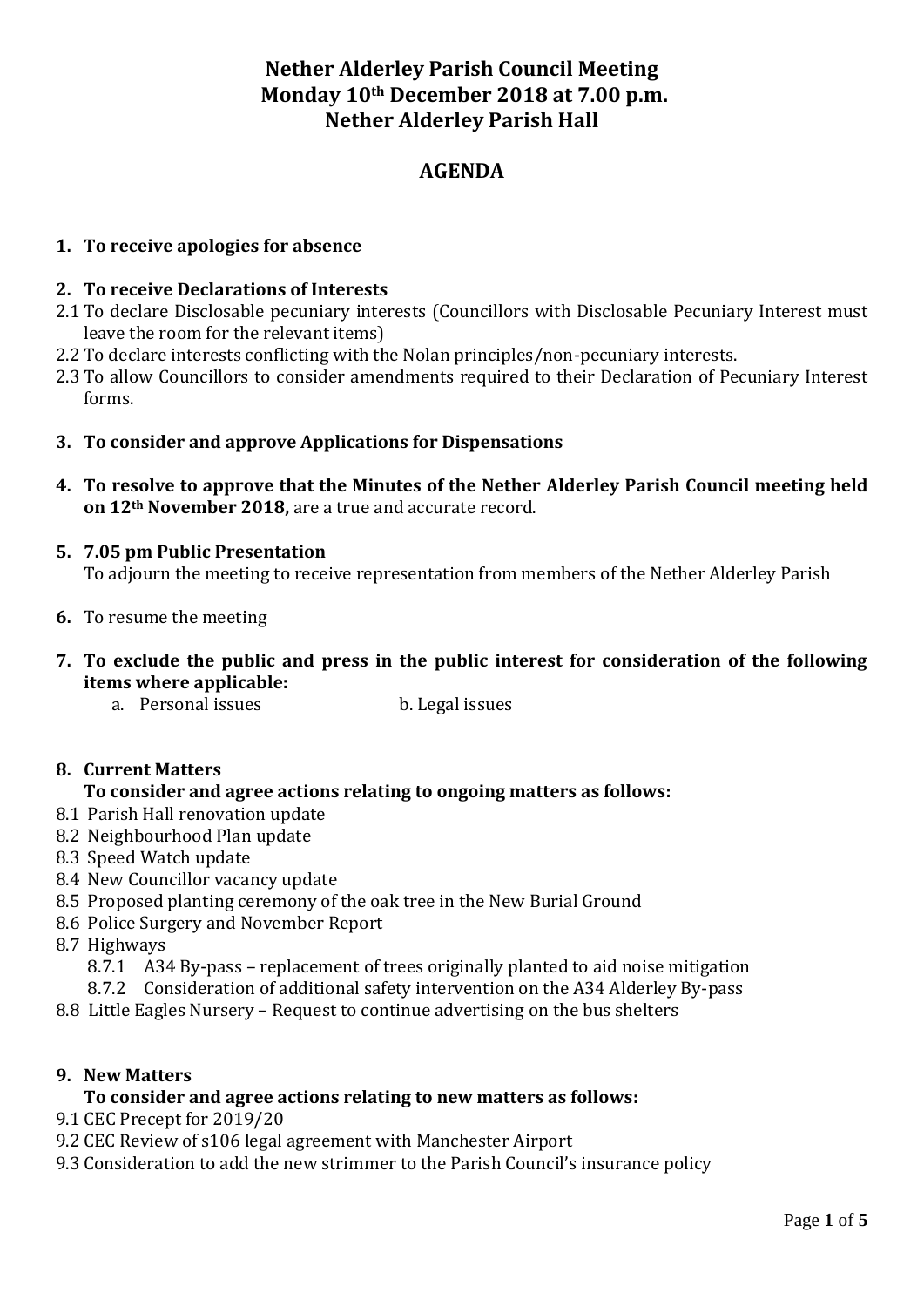## **10. Policies and Procedures**

- 10.1 To receive a report on quarterly inspection of Highways Assets which is due to be carried out in December 2018 and reported at the Parish Council meeting in January 2019
- 10.2 Review of the Asset Register

## **11. Finance: Finance Schedule (Appendix A)**

- 11.1 To note receipt of income, as listed in schedule (A1)
- 11.2 To consider and approve items for payment as listed in schedule (A2)
- 11.3 To consider and approve direct debits/standing orders as listed in schedule (A3)
- 11.4 To consider and approve administration and expenses costs as listed in schedule (A4)

### **12. Correspondence**

## **To receive and consider new correspondence sent to the Parish Council and agree actions to take in response to the following communication**:

- 12.1 Spatial Planning update
- 12.2 CEC Waste collection service reorganisation consultation
- 12.3 Proposed changes to car parks across the borough from March 2019

### **13. Planning**

### **13.1 To consider and approve responses to new planning applications:**

| <b>Application No:</b><br>Proposal: | 18/5047W<br>It is proposed to import clean inert soil to infill several historical<br>depressions within two linked fields for agricultural improvement.<br>The works will be carried out under an exemption due to the above<br>and under a seperate Standard Environmental Permit to be issued by<br>the Environment Agency, which allows for a maximum of 75,000<br>tonnes to be imported. Site access roads will be constructed of<br>imported crushed demolition materials and highway planings - which<br>will be excavated and removed off site on completion of the proposed<br>works. A supporting document, including an ecological report will be<br>submitted as part of this application - Ref: OE/1702/914/R1, dated<br>September 2018 |
|-------------------------------------|------------------------------------------------------------------------------------------------------------------------------------------------------------------------------------------------------------------------------------------------------------------------------------------------------------------------------------------------------------------------------------------------------------------------------------------------------------------------------------------------------------------------------------------------------------------------------------------------------------------------------------------------------------------------------------------------------------------------------------------------------|
| Location:                           | YARWOODS FARM, BOLLINGTON LANE, NETHER ALDERLEY,<br>CHESHIRE, SK10 4TB                                                                                                                                                                                                                                                                                                                                                                                                                                                                                                                                                                                                                                                                               |
| National Grid Ref:                  | 383593 375021                                                                                                                                                                                                                                                                                                                                                                                                                                                                                                                                                                                                                                                                                                                                        |
| <b>Application No:</b>              | 18/5382M                                                                                                                                                                                                                                                                                                                                                                                                                                                                                                                                                                                                                                                                                                                                             |
| Proposal:                           | Proposed detached garden store relating to approved application<br>16/5453M - Demolition of the existing buildings and the erection of a<br>single dwelling and other associated works.                                                                                                                                                                                                                                                                                                                                                                                                                                                                                                                                                              |
| Location:                           | Snowdrop, Bollington Lane, Nether Alderley, SK10 4TB                                                                                                                                                                                                                                                                                                                                                                                                                                                                                                                                                                                                                                                                                                 |
| National Grid Ref:                  | 383734374842                                                                                                                                                                                                                                                                                                                                                                                                                                                                                                                                                                                                                                                                                                                                         |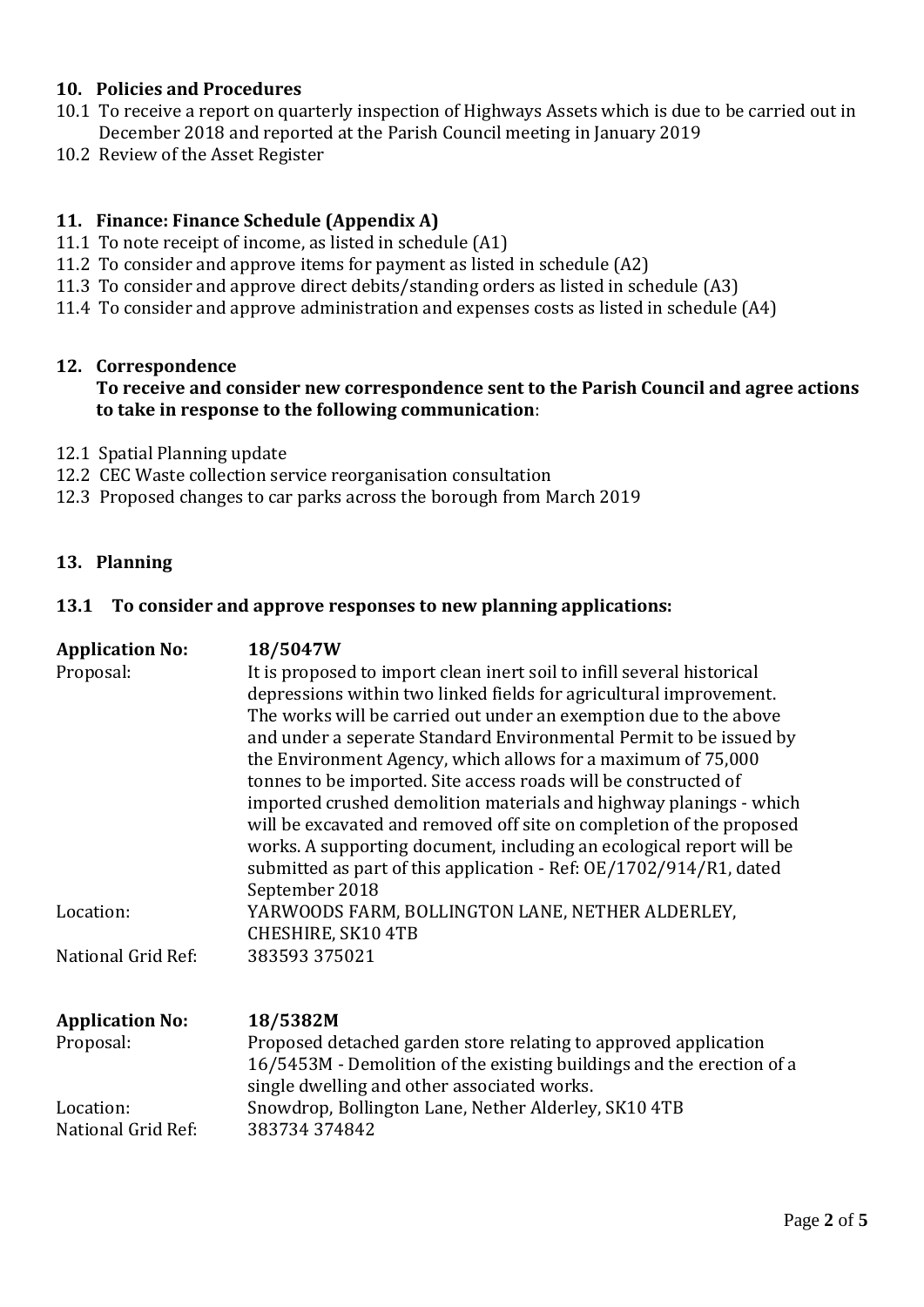| <b>Application No:</b><br>Proposal:              | 18/5582M<br>Full planning application for demolition of Block 156; the erection of<br>a multi-storey car park; the creation of a mini-roundabout and other<br>internal estate road works; landscaping and public realm; and other<br>associated works including any necessary infrastructure.<br>LAND NORTH OF GLASSHOUSE, ALDERLEY PARK, CONGLETON<br>ROAD, NETHER ALDERLEY, SK10 4TF |  |
|--------------------------------------------------|----------------------------------------------------------------------------------------------------------------------------------------------------------------------------------------------------------------------------------------------------------------------------------------------------------------------------------------------------------------------------------------|--|
| Location:                                        |                                                                                                                                                                                                                                                                                                                                                                                        |  |
| National Grid Ref:                               | 385115375463                                                                                                                                                                                                                                                                                                                                                                           |  |
| <b>Application No:</b><br>Proposal:<br>Location: | 18/5898M<br>Erection of front porch.<br>3, GATLEY GREEN FARM, WELSH ROW, NETHER ALDERLEY,<br>MACCLESFIELD, MACCLESFIELD, CHESHIRE, SK10 4TT                                                                                                                                                                                                                                            |  |
| <b>National Grid Ref:</b>                        | 383631376414                                                                                                                                                                                                                                                                                                                                                                           |  |

**13.2 To consider any other Planning matters including decisions to Planning Applications:** None

## **14. Burial Board**

## **To consider communication and issues relating to the Burial Ground:**

- 14.1 Consider and approve a memorial headstone and inscription (NBG 247)
- 14.2 Consider and approve a memorial headstone and inscription (NBG 249)

## **15. Parish Hall**

- 15.1 To receive reports from members of the Parish Hall Joint Management Committee
- 15.2 To consider any other matters relating to the Parish Hall

## **16. Councillor's reports and items for future agenda**

Councillors may use this opportunity to report minor matters of information not included elsewhere on the agenda and to raise items for future agendas (not for debate or decision making)

## **17. Next Parish Council meeting:**

To confirm the next Parish Council meeting on Monday 7th January 2019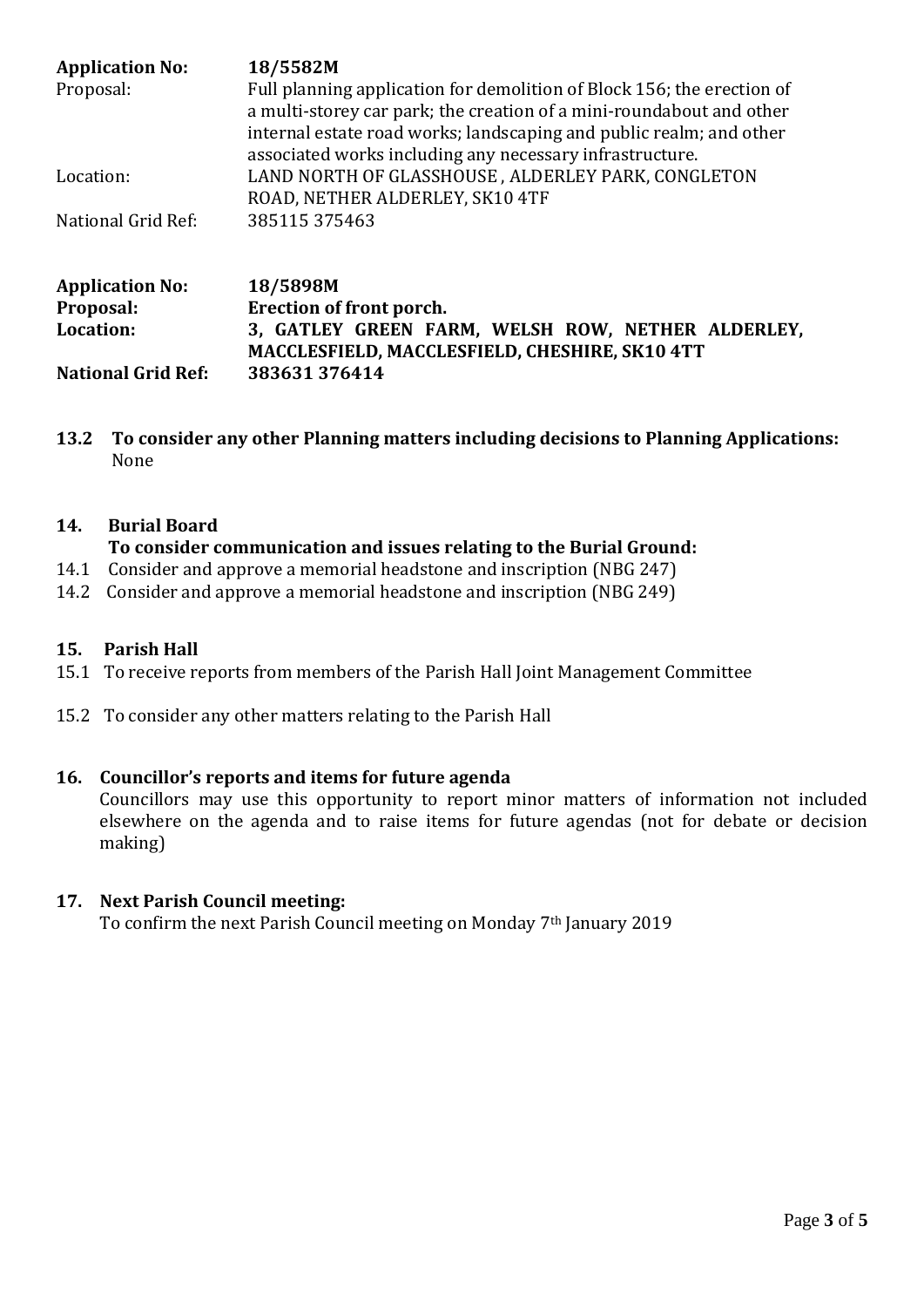# **Nether Alderley Parish Council Meeting Monday 10th December 2018 at 7.00 p.m. Nether Alderley Parish Hall**

# **Schedule of Receipts and Payments**

#### **A1. Receipts of Income** - None

#### **A2. Invoices for payment**

| 1396 | Mrs. B.Thorpe            | £681.08<br>Salary and expenses, December 2018                                 | H       |
|------|--------------------------|-------------------------------------------------------------------------------|---------|
| 1397 | Henshaws Envirocare Ltd. | <b>£21.29</b> (£17.74 plus £3.55 VAT)<br>1 x waste collections -November 2018 | E, F, G |
| 1398 | Norman Moore             | £1011.30<br>Grounds Maintenance                                               | A       |
| 1399 | Shaw & Sons Ltd.         | £74.40 (£62.00 plus £12.40)<br>Cash book                                      | H       |

## **A3. Direct Debits/Standing Orders for approval**

| Cheshire Pension Fund | £170.00 | October 2018 pension contribution<br>Debited on or after 15 <sup>th</sup> November 2018        | H     |
|-----------------------|---------|------------------------------------------------------------------------------------------------|-------|
| Utility Warehouse     | £125.16 | Parish Hall Electricity for October 2018 debited on or after<br>30 <sup>th</sup> November 2018 | E,F,G |

**A4. Approval to forward to Payroll provider for inclusion in Payroll Report for Clerk's expenses/salary:** Additional Hours, Travel and Administration/Stationery Costs: **£324.28** *H*

**Signed…………………………………………….. Chairman of Meeting**

**Signed……………………………………………. Clerk and Responsible Financial Officer**